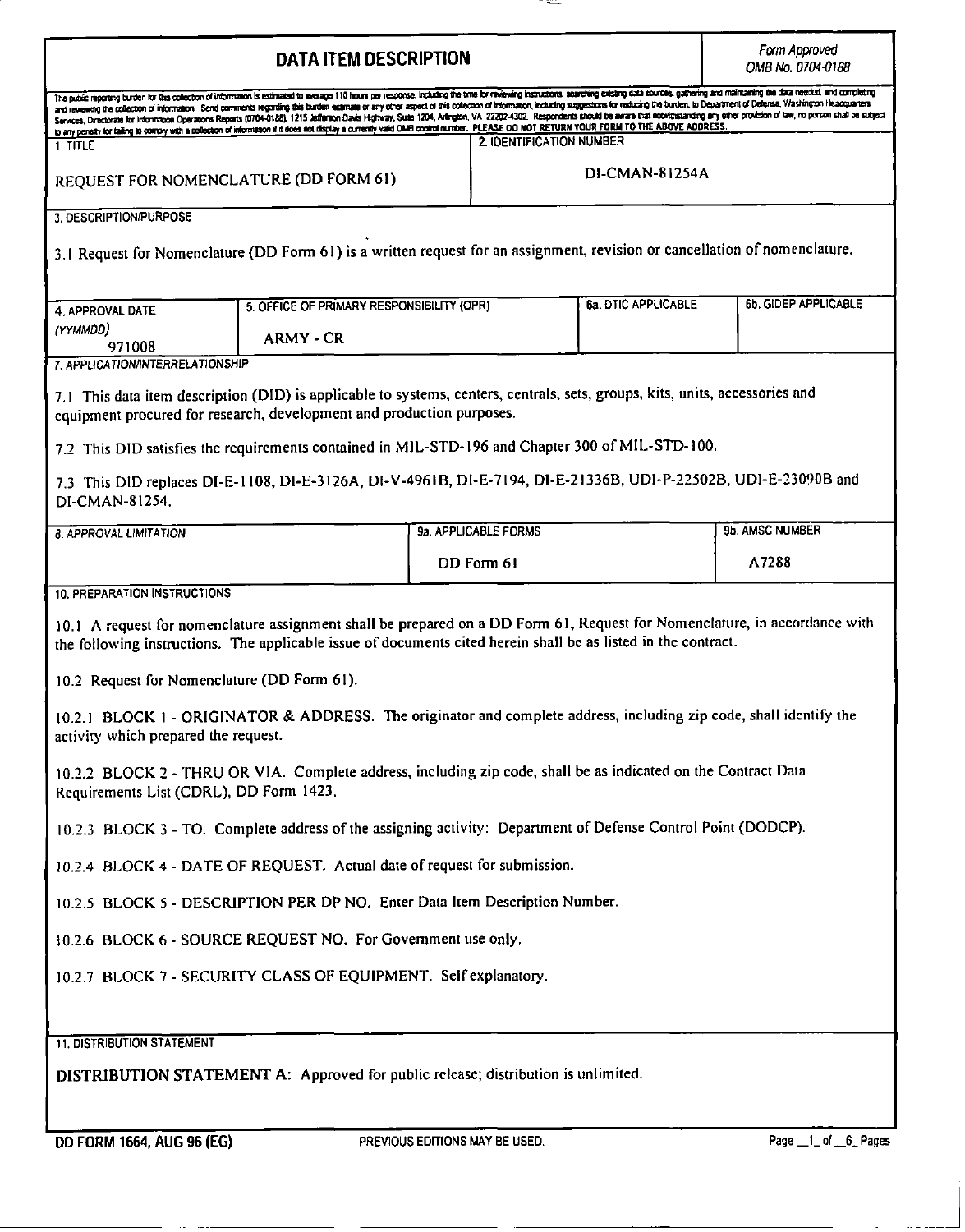#### 10. PREPARATION INSTRUCTIONS **(Continued)**

#### **10.2.8** BLOCK 8- FEDERAL SUPPLY CLASS. For Government use only.

10.2.9 BLOCK 9- STOCK .NO For Government use only.

10.2.10 BLOCK 10 - ACTION REQUESTED. For type of nomenclature action desired, the appropriate block shall be checked as follows.

(a) ASSIGNMENT block shall be checked when:

(1) Requesting nomenclature assignment to a new item,

**(2) Requesting assignment of modification leUers to an item already type designated,**

(3) Requesting reinstatement of a type designation that has previously been canceled. Also, the letters "RE", signifying reinstatement, shall be added to the ASSIGNMENT block.

(b) CANCELLATION block shall be checked when requesting cancellation of nomenclature.

(c) REVISION block shall be checked when:

(1) The data for an item already type designated is no longer correct, i.e., adding data which was originally omitted, or was not available; correcting erroneous data; or updating complement listing or other technical data to identify the item,

(2) Requesting a change in the item name,

(3) Reporting a change in the security classification of the equipment or technical data.

10.2.11 BLOCK 11 - FOR REVISION NOTE CHANGE IN. Appropriate block(s) shall be checked only if revision in Block 10 is checked.

NOTE: Changes in security classification of the item must be submitted as separate actions and should not be combined with changes to item names, technical data or type designations.

Page 2 of 6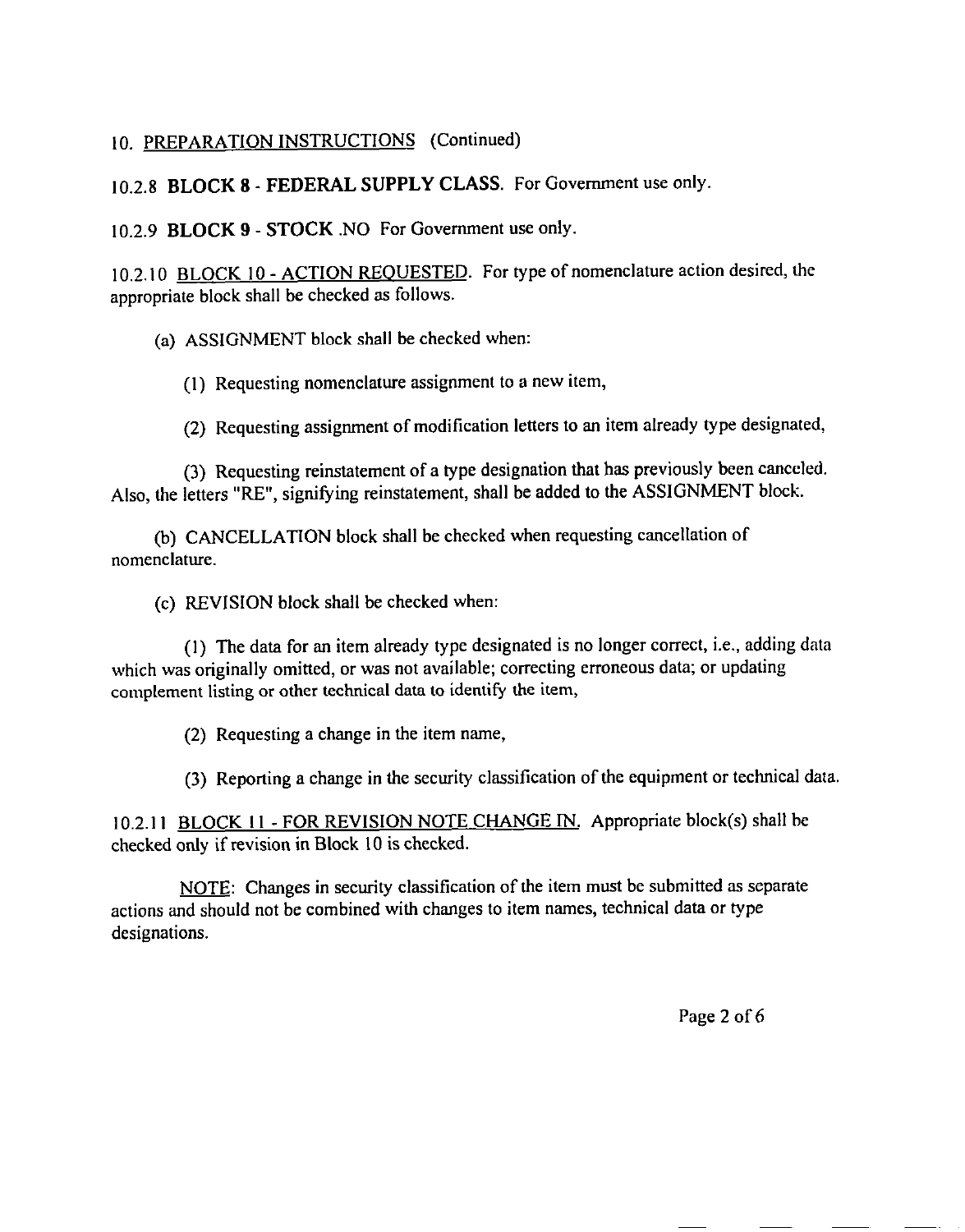10. PREPARATION INSTRUCTIONS (Continued)

 $\frac{1}{2}$  becked  $\frac{1}{2}$  and  $\frac{1}{2}$  and  $\frac{1}{2}$  and  $\frac{1}{2}$  and  $\frac{1}{2}$  and  $\frac{1}{2}$  and  $\frac{1}{2}$  and  $\frac{1}{2}$  and  $\frac{1}{2}$  and  $\frac{1}{2}$  and  $\frac{1}{2}$  and  $\frac{1}{2}$  and  $\frac{1}{2}$  and  $\frac{1}{2}$  and  $\frac{1}{2}$ 

10.2.13 BLOCK 13 - RECOMMENDED NOMENCLATURE. The Item Name and Type Designation together constitute the nomenclature as follows.  $C_{\rm eff}$  if possible. When appropriate name does not appropriate name does not appropriate name does not appear in the H-6 in the H-6 in the H-6 in the H-6 in the H-6 in the H-6 in the H-6 in the H-6 in the H-6 in the H-6

(a) The recommended Item Name shall be selected from the Federal Item Name Directory, Cataloging Handbook, H-6 if possible. When an appropriate name does not appear in the H-6 Handbook, a new name shall be developed in accordance with MIL-STD-100 and the H6. how it is used and is driven by Block 15, Functional Description.

NOTE: An Item Name shall reflect what an item is, not what it does, nor where and how it is used and is driven by Block 15, Functional Description. where it is used, it is used, its purpose and type of equipment. It is used, it is purpose and type of equipment.

(b) The recommended type designation shall be selected according to what it is and or where it is used, its purpose and type of equipment. specification characteristic and features pertinent to the item submitted for type designation action

10.2.14 BLOCK 14 - TECHNICAL DATA. Enter, as applicable, the following technical and specification characteristic and features pertinent to the item submitted for type designation action in accordance with the applicable requirements specified in MIL-STD-196. (Due to the wide variety of electronics, communication equipment and related support systems and equipment covered by these Military Standards it is not feasible to list all of the characteristics or elements thereof which may apply, nor is it intended that they be limited to those outlined below. However, the data listed is representative of that required for type designation action.) List in tabular form as follows:

10.2.14.1 FEDERAL CATALOGING ITEM NAME. (Leave blank) pertinent to the item being submitted for type designation and which are required for a complete

10.2.14.2 TECHNICAL CHARACTERISTICS. Provide the technical characteristics pertinent to the item being submitted for type designation and which are required for a complete understanding of its operating parameters. current, and state if provisions for internal battery (i.e., 110 VAC, 60  $\pm$ 

10.2.14.3 OPERATING POWER REQUIREMENTS: List voltage, frequency phase, current, and state if provisions for internal battery (i.e., 110 VAC, 60 HZ, 1 Phase; 24 VDC, 5 AMPS; INCLUDES PROVISIONS FOR INTERNAL BATTERY).

NOTE: Use fields A through J to itemize individual requirements.

Page 3 of 6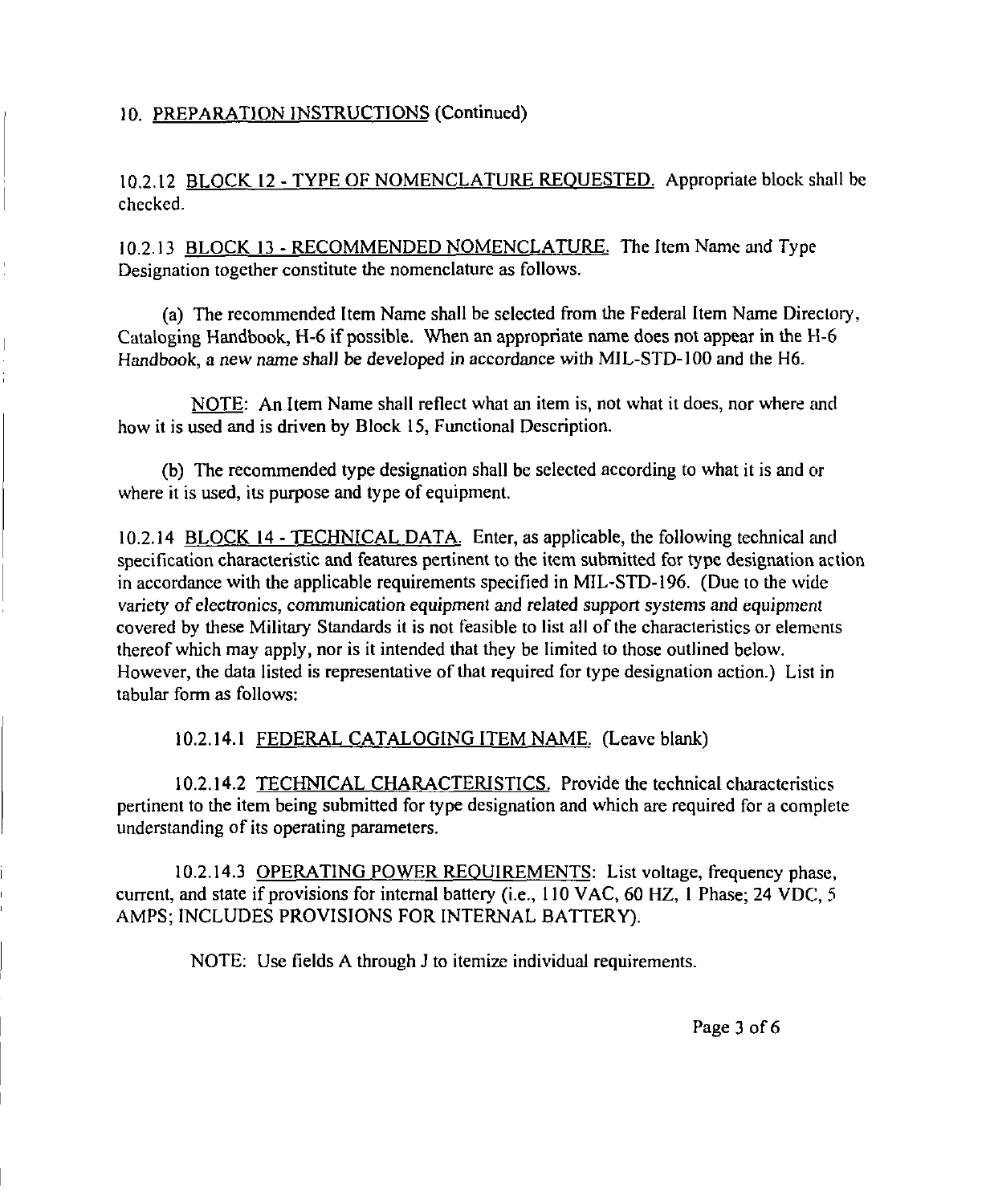## 10. PREPARATION INSTRUCTIONS (Continued)

10.2.14.4 OVERALL DIMENS1ONS AND WEIGHT: As applicable

- A. Height
- B. Width
- C. Depth
- D. Weight

10.2.14.5 MOUNTING DATA: (e.g., RACK MOUNTED, BENCH MOUNTED, PEDESTAL MOUNTED, FOUR 1/2 IN. MOUNTING HOLES ON 10 IN. BY 5 IN. MOUNTING CENTERS.)

10.2.14.6 MATERIAL DATA: List material of which the item is constructed, when the material is a readily identifiable characteristic of the item.

10.2.14.7 COMPLEMENT DATA: (Applicable only in describing systems, subsystems, sets, groups, kits, and variable units.) Give a separate series of replies for each variation of the following subrequirements. List major items including items already type designated and items recommended for type designation. (Excludes parts and subassemblies.)

- A. Quantity (e.g., 1,2,0 to 3)
- B. Item Name
- C. CAGE Code (5 digit code only)
- D. Part Number
- E. Drawing Number
- F. Type Designation
- G, NSN
- H. Model Number
- 1. Source Request Number

10.2.14.8 SPECIAL FEATURES: (List unusual characteristics not normally inherent in the item described and not covered by the preceding requirements and which are essential for identification.)

## 10.2.14.9 DESIGN ACTIVITY DATA:

- A. Name of design activity
- B. City & State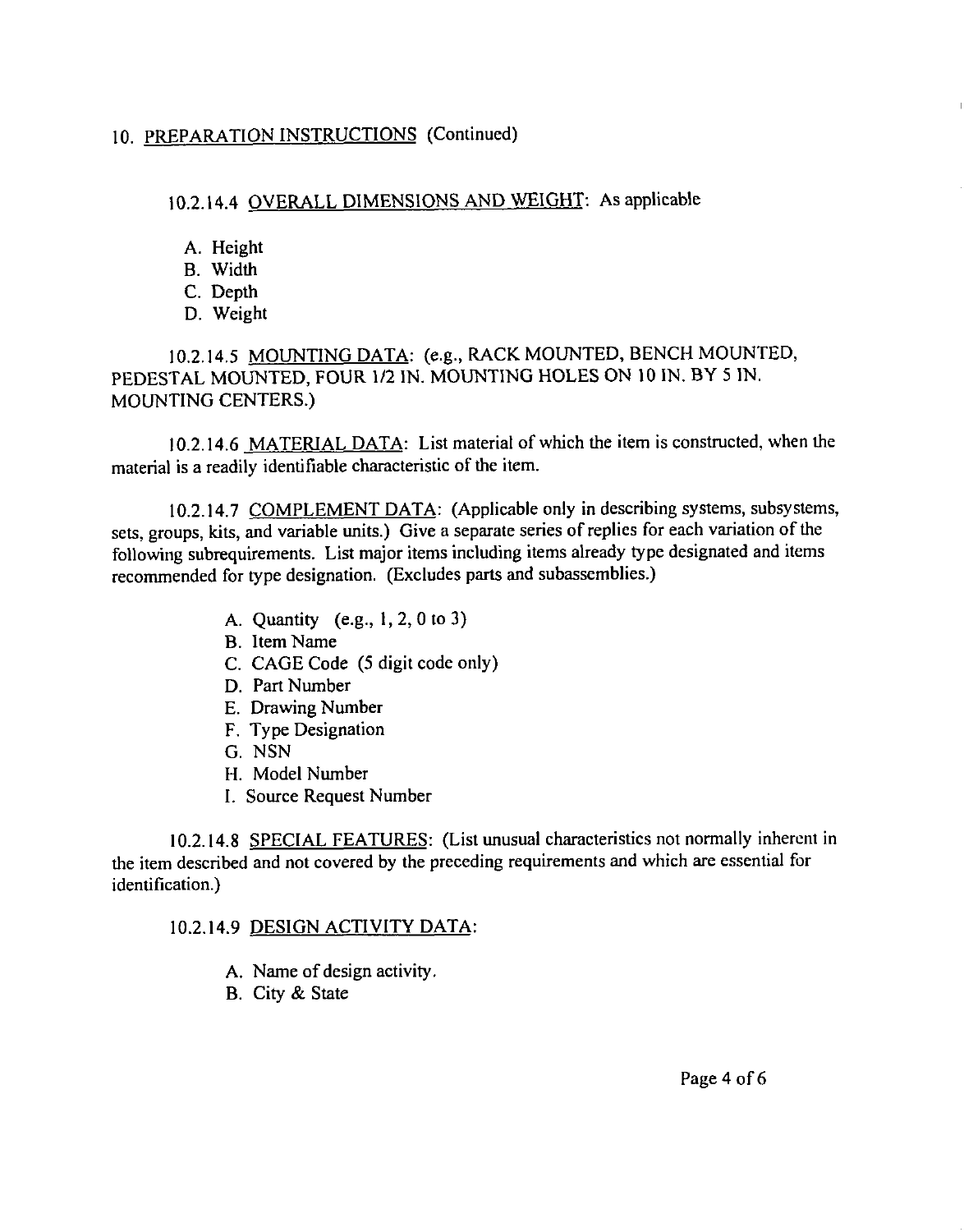## 10. PREPARATION INSTRUCTIONS (CONTINUED)

- C. CAGE Code (5 digit code only)
- D. Part Number
- E. Drawing Number
- F Model Number

## 10.2.14.10 MANUFACTURERS DATA:

- A. Name of Manufacturer
- B, City and State
- C. CAGE Code (5 digit code only)
- D. Part Number
- E. Drawing Number
- F. Model Number

## 10.2.14.11 CONTRACTOR'S DATA:

- A. Name of **Contractor**
- **B. City** and State
- C. CAGE Code (5 **digit code only)**
- D. Part Number
- E. Drawing Number
- F. Model Number

10.2.14.12 TYPE OF INSTALLATION: (e.g. Designed for Airborne Installation, Portable Use, etc.)

10.2.15 BLOCK 15- FUNCTIONAL DESCRIPTION: A brief narrative functional description of the item capabilities for both itself, and, when applicable, related items, The functional description shall support the recommended nomenclature.

10.2.16 BLOCK 16 - CONTRACT OR ORDER NUMBER: Self explanatory.

10.2.17 BLOCK 17 - GOVERNMENT DRAWING NUMBER: Self explanatory.

10.2.18 BLOCK 18 - GOVERNMENT SPECIFICATION NUMBER: Self explanatory.

Page 5 of 6